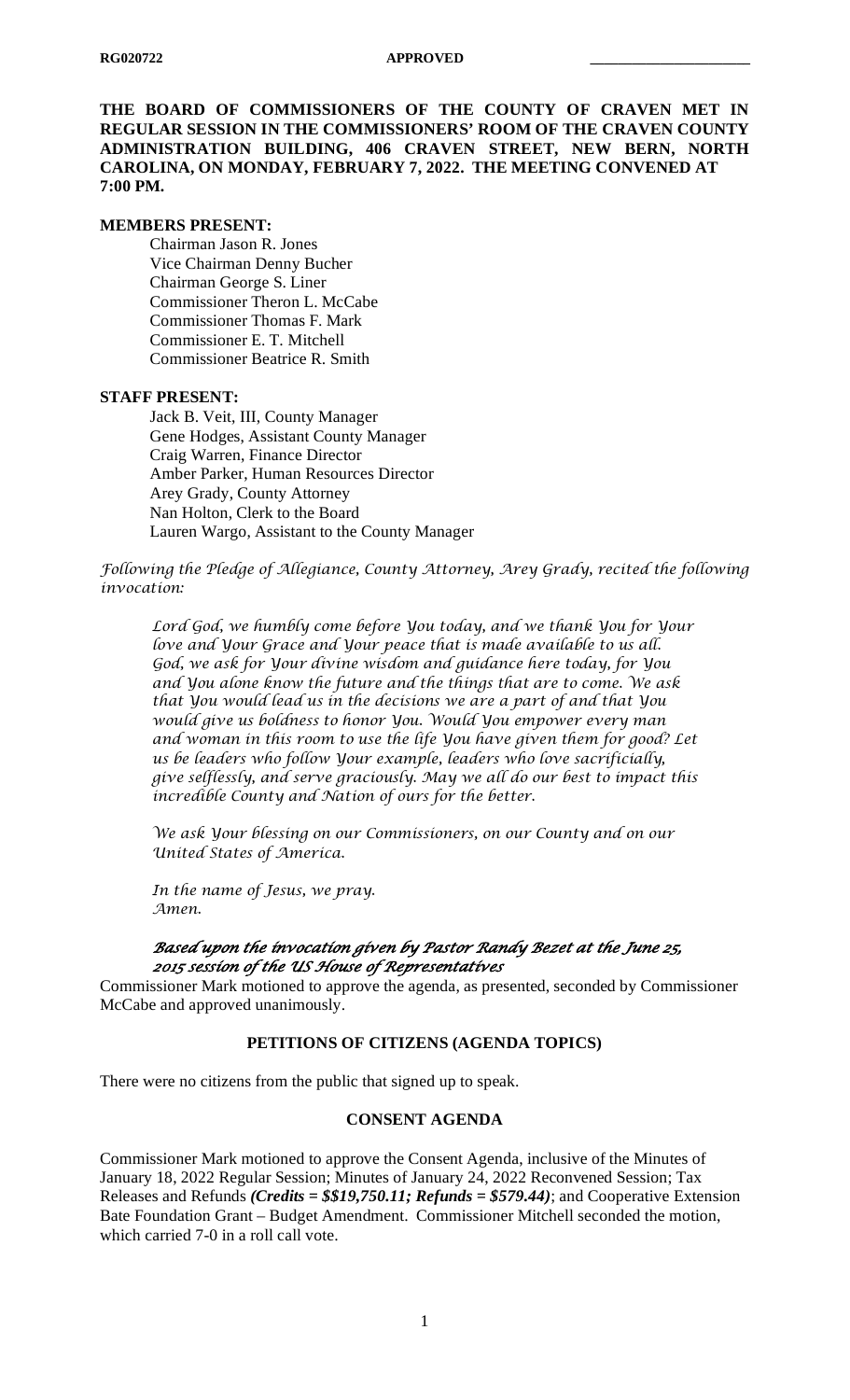#### *Cooperative Extension*

| <b>REVENUES</b>                                 | <b>AMOUNT</b> | <b>EXPENDITURES</b>                    | <b>AMOUNT</b> |
|-------------------------------------------------|---------------|----------------------------------------|---------------|
| 1014740-33510<br><b>Other Non Profit Grants</b> | \$2,500.00    | 1014740-43240<br><b>Other Supplies</b> | \$2,500.00    |
| <b>TOTAL</b>                                    | \$2,500.00    | <b>TOTAL</b>                           | \$2,500.00    |

**Justification:** Grant money to be used to cover scholarships for children to attend 4-H camp this summer that otherwise would not be able to.

## **DEPARTMENTAL MATTERS: TAX – REPORT OF UNPAID 2021 TAXES AND TAX LIEN ADVERTISEMENT DATE**

Tax Administrator, Leslie Young, reported that NCGS 105-369(a) requires her to present the 2021 taxes that remain unpaid which are a lien upon real estate. She stated that \$2,559,181.34 are delinquent and the statute also requires her to advertise the liens for 2021 in a newspaper of general circulation in the county. Ms. Young requested the Board authorize that the 2021 liens be advertised in The *Sun Journal* on Monday, April 11, 2022.

After a few remarks from the Board, Ms. Young responded to inquiries regarding gap billing which was legislated in 2017.

Commissioner Mark motioned to accept the report of unpaid 2021 taxes and to authorize the 2021 liens upon real estate in the *Sun Journal* on April 11, 2022. Commissioner Mitchell seconded the motion, which carried 7-0 in a roll call vote.

## **DEPARTMENTAL MATTERS: SHERIFF – VEHICLE LEASE**

Major David McFadyen requested approval to renew the vehicle lease with Ebbie Howard and extend the lease to three years.

He stated that due to a shortage of spare vehicles, the Sheriff's Office is not able to fully utilize Reserve Deputies for community patrol functions, and that Ebbie Howard has purchased a law enforcement rated, fully equipped, Chevrolet Tahoe to lease to the Sheriff's Office for one dollar per year.

He indicated the lease provides that Mr. Howard will be responsible for all costs regarding maintenance and repairs, along with other costs associated with the vehicle. The lease also requires that he indemnify the County. The vehicle will be used for law enforcement purposes only, at the direction of the Sheriff's Office.

Major McFayden addressed several inquiries about the vehicle shortage and affirmed that the shortage was not a result of the Board not authorizing them, but due to delivery issues.

Commissioner Liner motioned to approve the vehicle lease renewal, as requested, seconded by Commissioner Mitchell and approved unanimously.

# **DEPARTMENTAL MATTERS: FACILITIES**

## *Award of Contract for Construction of 340 B Pharmacy*

Assistant County Manager, Gene Hodges, reported that on June 7, 2021, the Board of County Commissioners authorized staff to begin the development of a 340 B Pharmacy to be housed in the Health Department. On August 2, 2021 a budget amendment in the amount of \$1,047,250.00 was approved by the Board of Commissioners that included operational costs, construction costs, capital costs, and design costs related to this project. County staff engaged with the contracted architect firm of Oakley Collier Architects (OCA) to begin the design of this project and develop bid documents for contractors. The solicitation for bids was advertised on December 14, 2021 and closed on January 11, 2022. A pre-bid meeting was held on site with 7 contractors or sub contractors attending. When bids were opened on January  $11<sup>th</sup>$ , 3 bids were received.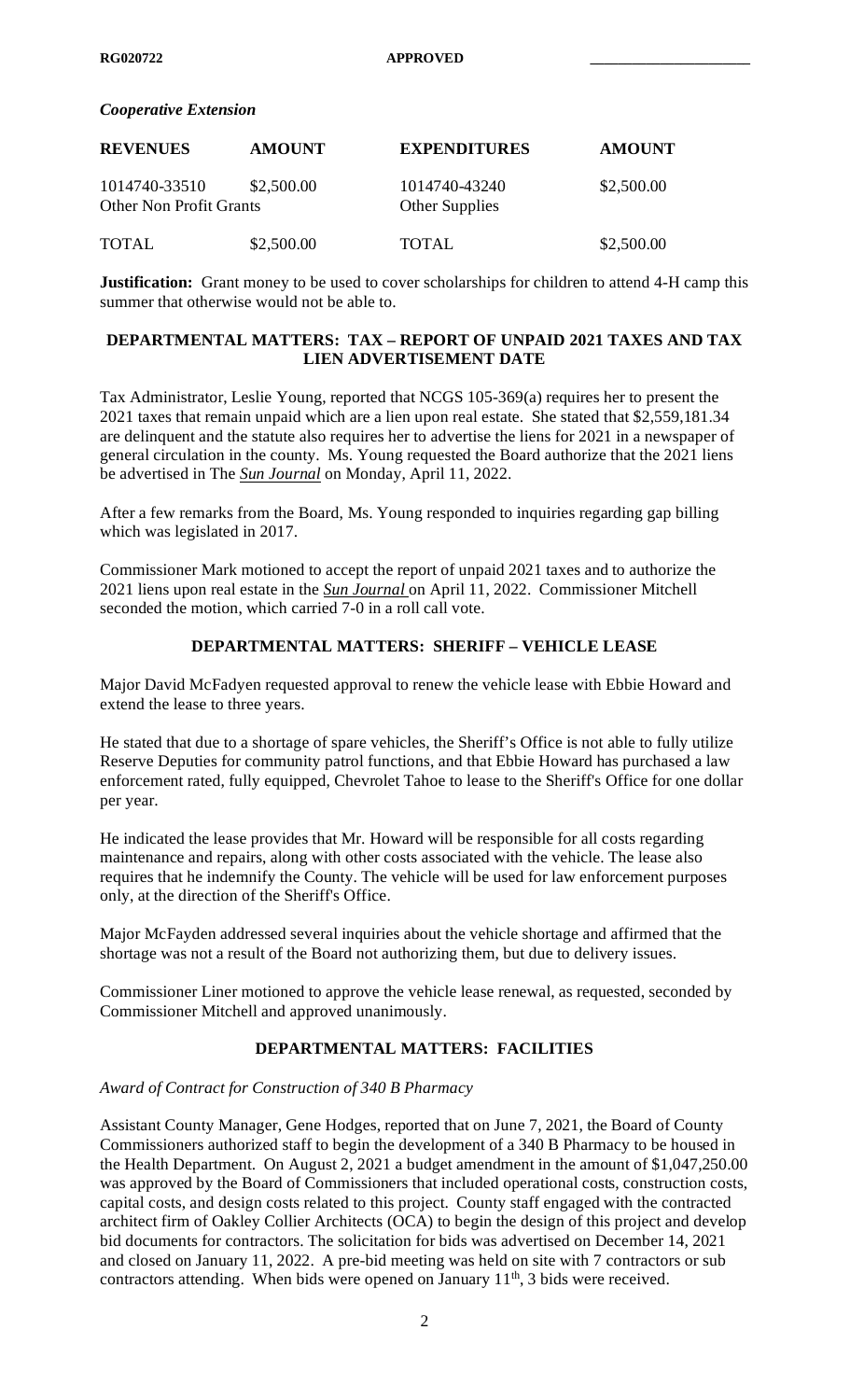Mr. Hodges confirmed the low bidder for this project was Waters Contracting Company with a base bid of \$285,000.00. It is also recommended that all of the alternates be accepted which will bring this bid to \$286,688.00. He indicated that Craven County has experience with Waters Contracting and the principal owner, Malcolm Waters. Mr. Waters was the primary contact related to the construction of the Adult Primary Clinic at the Health Department in New Bern and the inclusive playground located at Creekside Park. Additionally, they have functioned as a sub contractor with Barnhill Contracting on the Courthouse Rebuild project and have also done numerous small construction projects for the Maintenance Department.

Mr. Hodges requested that the Board of Commissioners accept the bid with alternates from Waters Contracting in the amount of \$286,688.00 and authorize staff to execute all necessary contracts and agreements related to this construction project.

Health Director, Scott Harrelson, and Assistant Maintenance Director, Zach Chenoweth, were present to address questions.

Commissioner Mitchell motioned to accept the bid with alternates from Waters Contracting in the amount of \$286,688.00 and to authorize staff to execute all necessary contracts and agreements related to this construction project, seconded by Commissioner McCabe and approved 7-0 in a roll call vote.

## *Approval of Fuel Center Project and Related Budget Amendment*

Mr. Hodges reported that during the deliberations of the FY2021-2022 Craven County Budget, the Board of County Commissioners directed staff to explore the development of a County operated fuel station. Funds were budgeted for engineering and design services and the County has been working with Mr. Dwayne Alligood of Vaughn & Melton on this project. Through this process, staff has become engaged with JF Petroleum Group from Morrisville, NC. He stated JF Petroleum is a provider of fuels and fluids storage, management, and dispensing systems through the Sourcewell purchasing cooperative. The Sourcewell purchasing cooperative is a purchasing vehicle approved through the State of North Carolina for local governments to utilize that streamlines the purchasing process. He noted all goods and services that are contracted through Sourcewell have been competitively bid and reviewed. Additionally, JF Petroleum has been the supplier of fuel systems for many local governments in North Carolina as well as state agencies such as NCDOT.

He stated that JF Petroleum has provided Craven County with a quote of \$1,052,239.89.00 to develop a fueling center near the Judicial Center on Clarks Road. This price includes all the sitework, equipment, installation, and software for a 24,000 gallon capacity gasoline fueling center. This center will include above ground tanks, redundant generator power, fencing, canopy, and 4 dispensers capable of fueling two vehicles each simultaneously (8 vehicles total), and referenced the site map sketch.

Additionally, the County is responsible for a few items that are not included in the pricing from JF Petroleum. These items include:

- $\triangleright$  IT equipment
- $\triangleright$  Cameras and access control equipment
- $\geq 100$ ' of fiber optic cable spliced into the existing line
- $\triangleright$  An HVAC mini-split for the control building
- $\triangleright$  Shelving and cabinetry for the control building
- $\triangleright$  Installation of a water meter and water line for the site.

Mr. Hodges stated that these items amount to \$77,000.00. With the \$50,000.00 in engineering and design that was included in the FY21-22 budget, and a 10% project contingency, the total amount of this project is \$1,279,240.00.

Zach Chenoweth, Dwayne Alligood with Vaughn & Melton and Chris Briggs with JF Petroleum, were present to address inquiries.

Mr. Hodges sought approval of a budget amendment in the amount of \$1,229,240.00 and authorization to staff to execute the needed procurement documents.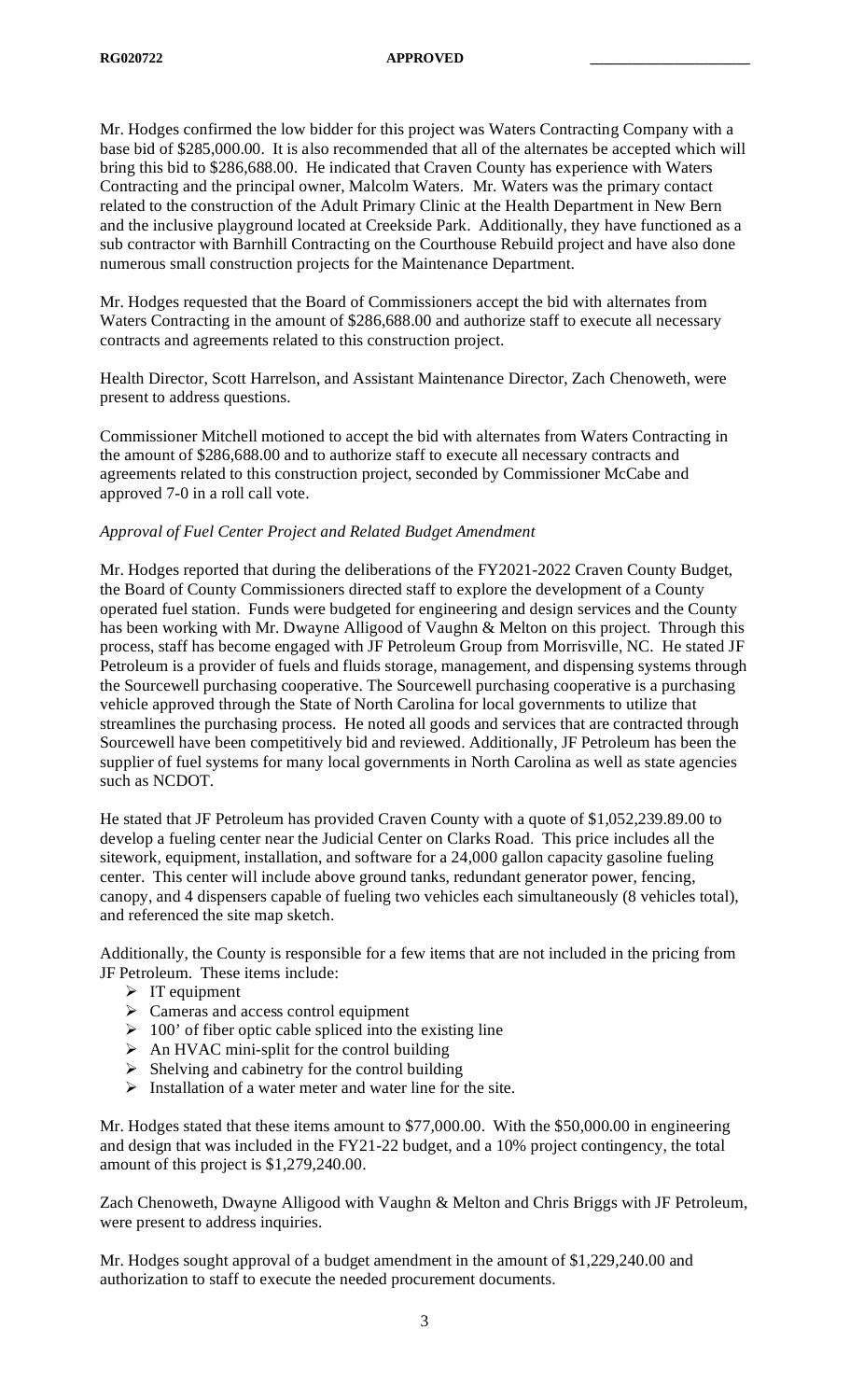Commissioner Liner motioned to approve the following budget amendment in the amount of \$1,229,240.00 and to authorize staff to execute all necessary contracts and agreements related to this project, seconded by Commissioner Mitchell and approved 7-0 in a roll call vote.

### *Public Buildings*

| <b>REVENUES</b>                                   | <b>AMOUNT</b>  | <b>EXPENDITURES</b>                              | <b>AMOUNT</b>  |
|---------------------------------------------------|----------------|--------------------------------------------------|----------------|
| 1014200-39802<br><b>Transfer from Reserve</b>     | \$1,229,240.00 | 1014200-47302<br>$C/O - Other Improvements$      | \$1,229,240.00 |
| 4000000-39901<br><b>Fund Balance Current Year</b> | \$1,229,240.00 | 4004150-49701<br><b>Transfer to General Fund</b> | \$1,229,240.00 |
| <b>TOTAL</b>                                      | \$2,458,480.00 | <b>TOTAL</b>                                     | \$2,458,480.00 |

Since Health Director Scott Harrelson was present, Chairman Jones requested him to give a COVID 19 update for Craven County

Mr. Harrelson reported that the Omicron variant spiked in NC on January  $10<sup>th</sup>$  and right now the numbers are coming down across the state. He indicated that Craven County was a little behind the state, but the highest daily average was 215 cases per 100,000. Mr. Harrelson stated that today the County is at 165 cases per 100,000 and he anticipates a continual decline. He informed the Board that the monoclonal antibody treatment was not as effective against the Omicron variant. He remarked while vaccinated individuals did become infected and have to be hospitalized, the most severe cases were among the unvaccinated.

Mr. Jones stated the Commissioners have been contacted by citizens with a concern about the level of reporting Craven County does in comparison to other counties. He requested that Mr. Harrelson, and the Health Board discuss this and discern how more information can be shared with the public.

## **APPOINTMENTS**

## *Pending*

Chairman Jones reviewed the following pending appointments:

- $\triangleright$  Community Child Protection Team
- Craven/Pamlico Regional Library
- $\triangleright$  JCPC Faith Community Representative seat

#### *Current*

#### *Emergency Medical Services Advisory Council*

Chairman Jones nominated Jedediah Stancil for reappointment; Commissioner Liner nominated Jeffrey Fedyna for reappointment; Commissioner Mitchell nominated Bill Smith for reappointment. There being no additional nominations, Mr. Stancil, Mr. Fedyna and Mr. Smith were reappointed by acclamation.

#### *Craven Aging Planning Board*

Commissioner Liner requested that the reappointment of Dora Jones be deferred. Commissioner Liner nominated Lydia Brown for reappointment. There being no additional nominations, Ms. Brown was reappointed by acclamation.

#### *Upcoming*

Chairman Jones reviewed upcoming appointment to boards and committees due to expire in February/March, 2022.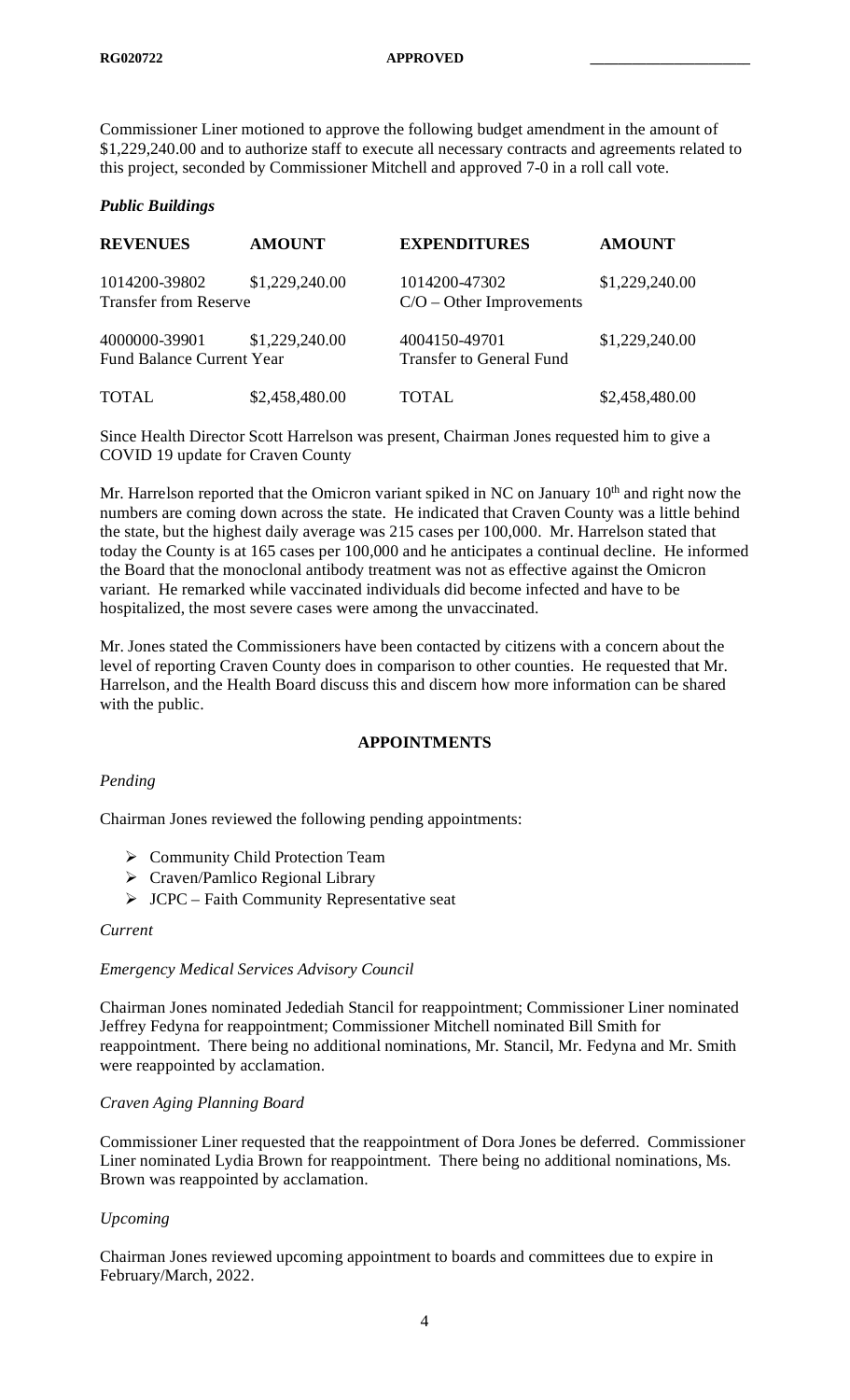# **COUNTY ATTORNEY'S REPORT**

*Approval of Conveyance After Expiration of Upset Bid Period – 1256 Old Brick Road, New Bern (Parcel Number 1-035-9002)*

County Attorney, Arey Grady, reported that Craven County previously received and approved an offer to purchase this real property, in the amount of \$2,200.00, subject to the completion of the upset bid process. The offer was advertised, and there were no upset bids, the final bid being \$2,200.00. The upset bid period has now expired, and Mr. Grady recommended approval of the conveyance at the purchase price of \$2,200.00. The County originally acquired this property through a tax foreclosure, with past due taxes and costs of foreclosure totaling \$2,116.05. The tax value of this property is \$13,500.00.

He stated should the Board of Commissioners authorize this transaction, a resolution should be adopted, which in turn will authorize the execution and delivery of the necessary documents.

Commissioner Mark motioned to adopt the following resolution approving conveyance after expiration of the upset bid period, seconded by Commissioner Mitchell and approved unanimously.

# **CRAVEN COUNTY RESOLUTION AUTHORIZING CONVEYANCE AFTER EXPIRATION OF UPSET BID PERIOD**

WHEREAS, Craven County owns certain real property identified as Tax Parcel 1-035- 9002 (hereinafter "the Real Property"), the Real Property having been acquired by Craven County in deed recorded in Book 3594 Page 1304 in the Office of the Register of Deeds of Craven County; and,

WHEREAS, Craven County previously received and approved an Offer to Purchase the Real Property, and Craven County subsequently advertised said offer for upset bids as required by North Carolina General Statute §160A-269; and,

WHEREAS, the upset bid period required under North Carolina General Statute §160A-269 has expired; and,

WHEREAS, the Craven County Board of Commissioners deems it advisable and in the best interest of the County to sell its interest in the Real Property to the successful bidder and to convey its interest in said property by quitclaim deed.

NOW, THEREFORE, BE IT RESOLVED BY THE BOARD OF COMMISSIONERS OF CRAVEN COUNTY THAT:

Section 1. The last and highest bid of Charles Ray Banks in the sum of \$2,200.00 for the Real Property is hereby accepted, and the Offer to Purchase previously executed by Craven County subject to the provisions of North Carolina General Statute §160A-269 is hereby ratified and confirmed in its entirety.

Section 2. Upon payment of the full purchase price, the Chairman, the County Manager, the Assistant County Manager, the Clerk to the Board of Commissioners and/or County Attorney are authorized to take all actions necessary to accomplish the transactions contemplated by this Resolution, including but not limited to the execution and delivery of the quitclaim deed attached hereto and incorporated herein by reference.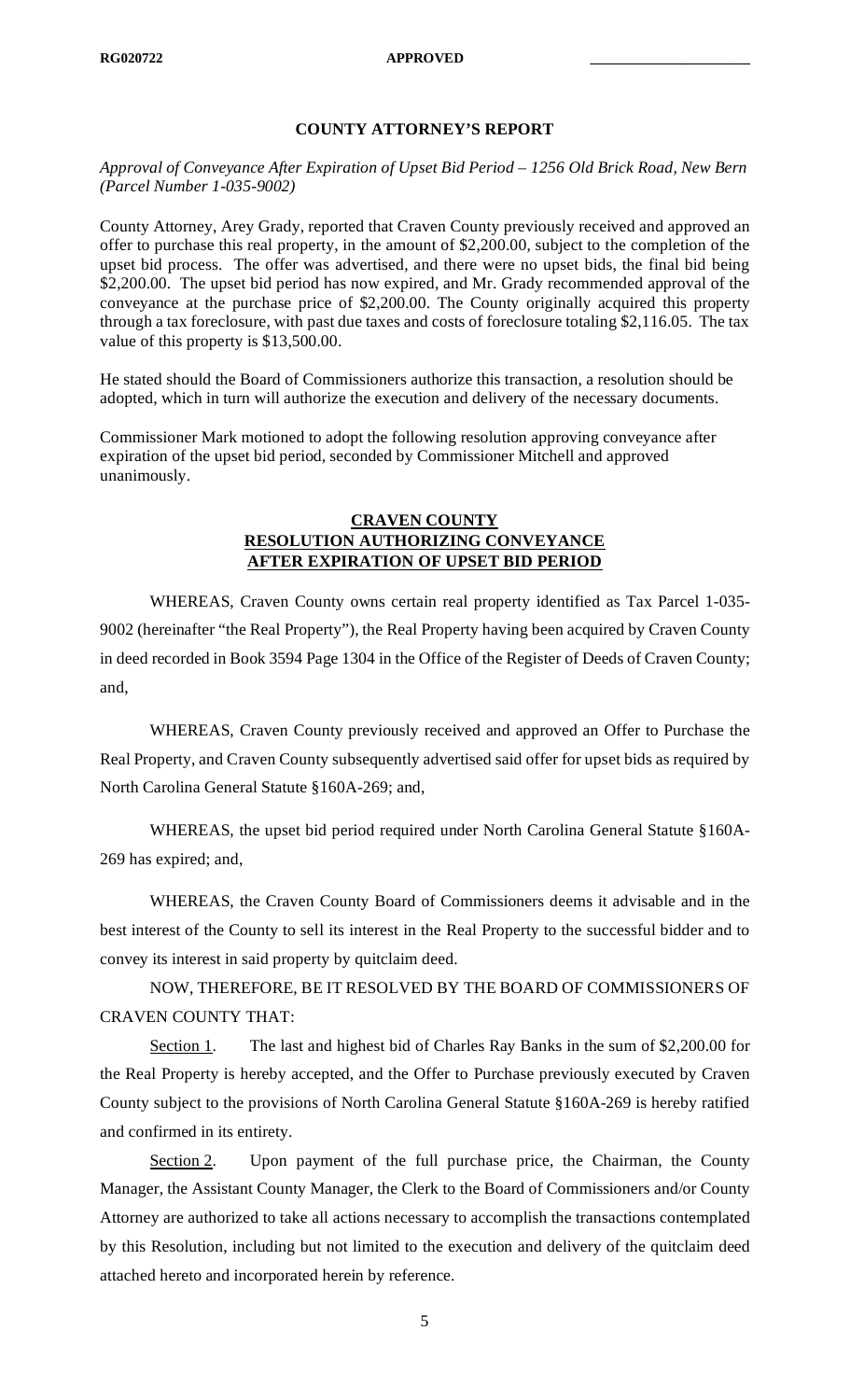## ADOPTED THIS 7<sup>th</sup> DAY OF FEBRUARY, 2022.

## *Approval of Conveyance After Expiration of Upset Bid Period – 1250 Old Brick Road, New Bern (Parcel Number 1-035-037)*

Mr. Grady reported that Craven County previously received and approved an offer to purchase this real property, in the amount of \$1,800.00, subject to the completion of the upset bid process. The offer was advertised, and there were no upset bids, the final bid being \$1,800.00. The upset bid period has now expired, and Mr. Grady recommended approval of the conveyance at the purchase price of \$1,800.00. The County originally acquired this property through a tax foreclosure, with past due taxes and costs of foreclosure totaling \$1,747.94. The tax value of this property is \$12,000.00.

He stated should the Board of Commissioners authorize this transaction, a resolution should be adopted, which in turn will authorize the execution and delivery of the necessary documents.

Commissioner Mark motioned to adopt the following resolution approving conveyance after expiration of the upset bid period, seconded by Commissioner Mitchell and approved unanimously.

## **CRAVEN COUNTY RESOLUTION AUTHORIZING CONVEYANCE AFTER EXPIRATION OF UPSET BID PERIOD**

WHEREAS, Craven County owns certain real property identified as Tax Parcel 1-035- 037(hereinafter "the Real Property"), the Real Property having been acquired by Craven County in deed recorded in Book 3157 Page 226 in the Office of the Register of Deeds of Craven County; and,

WHEREAS, Craven County previously received and approved an Offer to Purchase the Real Property, and Craven County subsequently advertised said offer for upset bids as required by North Carolina General Statute §160A-269; and,

WHEREAS, the upset bid period required under North Carolina General Statute §160A-269 has expired; and,

WHEREAS, the Craven County Board of Commissioners deems it advisable and in the best interest of the County to sell its interest in the Real Property to the successful bidder and to convey its interest in said property by quitclaim deed.

NOW, THEREFORE, BE IT RESOLVED BY THE BOARD OF COMMISSIONERS OF CRAVEN COUNTY THAT:

Section 1. The last and highest bid of Charles Ray Banks in the sum of \$1,800.00 for the Real Property is hereby accepted, and the Offer to Purchase previously executed by Craven County subject to the provisions of North Carolina General Statute §160A-269 is hereby ratified and confirmed in its entirety.

Section 2. Upon payment of the full purchase price, the Chairman, the County Manager, the Assistant County Manager, the Clerk to the Board of Commissioners and/or County Attorney are authorized to take all actions necessary to accomplish the transactions contemplated by this Resolution, including but not limited to the execution and delivery of the quitclaim deed attached hereto and incorporated herein by reference.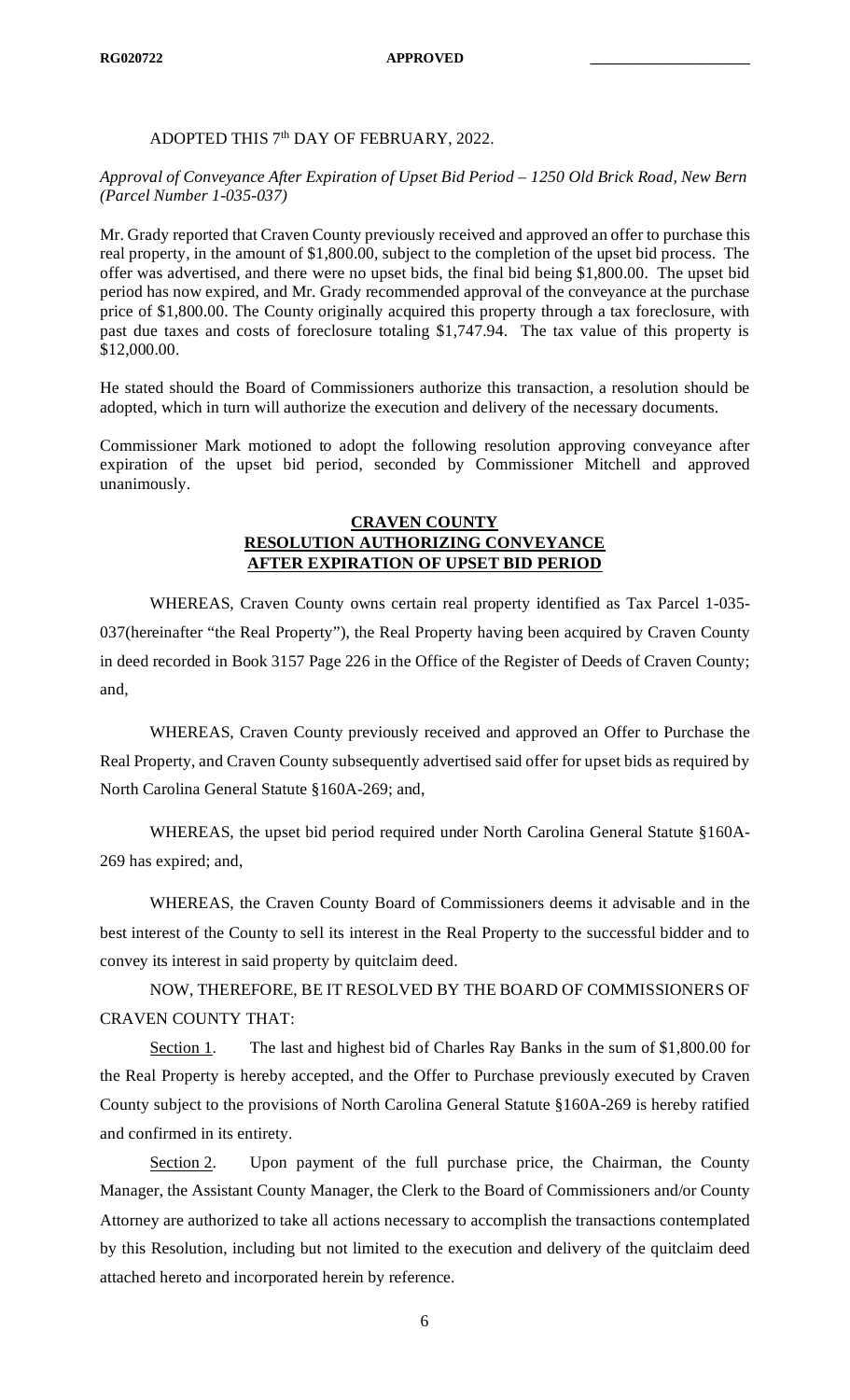# ADOPTED THIS 7<sup>th</sup> DAY OF February, 2022.

## *Consider/Approval of EMS Medical Director Agreement*

Mr. Grady remarked that this item has not been before the Board before, but as the Commissioners are aware, for some years Dr. Stanley Koontz has been the designated medical director for Craven County EMS, as well as for Pamlico County EMS and Jones County EMS. Dr. Koontz is employed by EMP of Craven County, PLLC, the group which staffs some aspects of the emergency department at CarolinaEast Medical Center, and in turn Dr. Koontz is based at CarolinaEast. He stated through collaborative discussions between Craven, Jones and Pamlico Counties, CarolinaEast, EMP and Dr. Koontz, the parties have developed an agreement formalizing the working relationship in place historically and re-allocating the contributions of each party to Dr. Koontz's compensation for serving as medical director (\$60,000). Craven's annual share will be \$10,000.

Commissioner Mitchell motioned to approve the EMS Medical Director Agreement, as presented, and to delegate the Chairman and the Clerk to the Board the authority to execute and deliver the agreement, seconded by Commissioner Liner and approved unanimously.

## **PETITIONS OF CITIZENS (GENERAL TOPICS)**

The following citizens signed up to speak.

- 1. *Alan Harrod, 909 Caracara Drive, New Bern, NC*
- 2. *Bertha Bush, 160 Blount Brimage Drive, New Bern, NC*
- 3. *Brenda Henry, 126 Perrytown Loop Road, New Bern, NC*
- 4. *Jeff McAllister, 628 Lilliput Drive, New Bern, NC*

# **COUNTY MANAGER'S REPORT**

County Manager, Jack Veit, reminded the Board that after their Regular Session on February 21<sup>st</sup>, there will be a Work Session which will last through the afternoon and lunch will be provided.

Mr. Veit reported that the FY 22-23 Budget process kicked off last week with a virtual meeting with all department heads and they have until the end of February to submit their proposed budgets to the management team. He stated the management team would then meet with department heads to work through their proposals and develop a draft to present to the BOC in May.

Mr. Veit expressed appreciation to Economic Development Director, Jeff Wood, and Commissioner Mitchell on the recent NAVALX kick-off.

# **COMMISSIONERS' REPORTS**

*Commissioner Liner* had nothing to report.

*Commissioner Mitchell* had nothing to report.

*Commissioner McCabe* reported on attending the funeral for Jack Parker, a long time fire fighter well known throughout the County. Mr. McCabe informed the public that the Health Department would be distributing free N95 masks on February 20<sup>th</sup> at the Harlowe Community Center starting at 12 noon until 2pm or when they ran out. Mr. McCabe remarked on attending the NC ACC Board of Directors meeting in Raleigh and having packets of information to share with all of the Commissioners as a result of that meeting.

*Commissioner Mark* reported that the hospital had 52 Covid 19 patients this past week and 21 of the 52 had been vaccinated